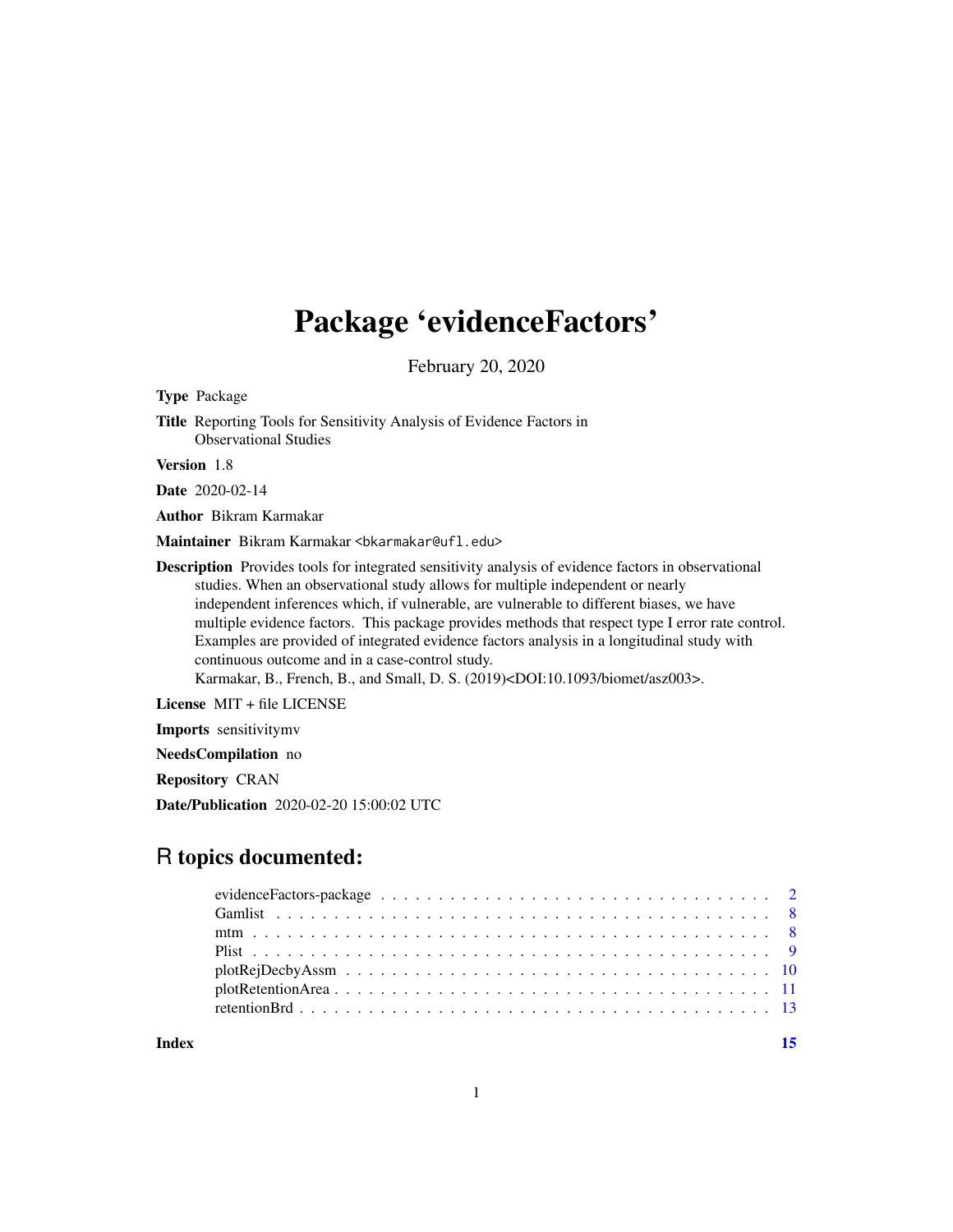<span id="page-1-0"></span>evidenceFactors-package

*Reporting Tools for Sensitivity Analysis of Evidence Factors in Observational Studies*

### Description

Provides tools for integrated sensitivity analysis of evidence factors in observational studies. When an observational study allows for multiple independent or nearly independent inferences which, if vulnerable, are vulnerable to different biases, we have multiple evidence factors. This package provides methods that respect type I error rate control. Examples are provided of integrated evidence factors analysis in a longitudinal study with continuous outcome and in a case-control study. Karmakar, B., French, B., and Small, D. S. (2019)<DOI:10.1093/biomet/asz003>.

## Details

Index of help topics:

| Gamlist                 | Gamma list for illustration of the use of the<br>package.                                |
|-------------------------|------------------------------------------------------------------------------------------|
| Plist                   | p-value list for illustration of the use of the<br>package.                              |
| evidenceFactors-package |                                                                                          |
|                         | Reporting Tools for Sensitivity Analysis of<br>Evidence Factors in Observational Studies |
| mtm                     | DNA damage from exposure to chromium                                                     |
| plotRejDecbyAssm        | Plots labelling which assumption provides the<br>evidence                                |
| plotRetentionArea       | Plots the convex increasing retention area                                               |
| retentionBrd            | Computes the Multiplicity Controlled Retention<br>Set.                                   |

The main function of the evidenceFactors package is retentionBrd.

This package provides tool for reporting of evidence factors analysis in observational studies. Implementation of the functions in this package depends on the computation of maximum p-values for different bias levels for all the evidence factors. Based on the vector of maximum p-values the functions in the package can be used to efficiently perform sensitivity analysis.

The sensitivity analysis asks about the magnitude, gamma, of bias in treatment assignment in observational studies that would need to be present to alter the conclusions of a randomization test that assumed matching for observed covariates removes all bias. The tools and algorithms implemented in evidenceFactors package are discussed in detail in Karmakar et. al. (2016). For general discussion of sensitivity analyses in observational studies, see Chapter 4 of Rosenbaum (2002).

The main function retentionBrd takes as input a list of the maximum p-values for each evidence factors for a range of gamma values. The retention set in such sensitivity analysis is a convex increasing region. The output of the algorithm is the lower boundary of the retention region. The complexity of the algorithm is linear in number of evidence factors and log-linear in the range of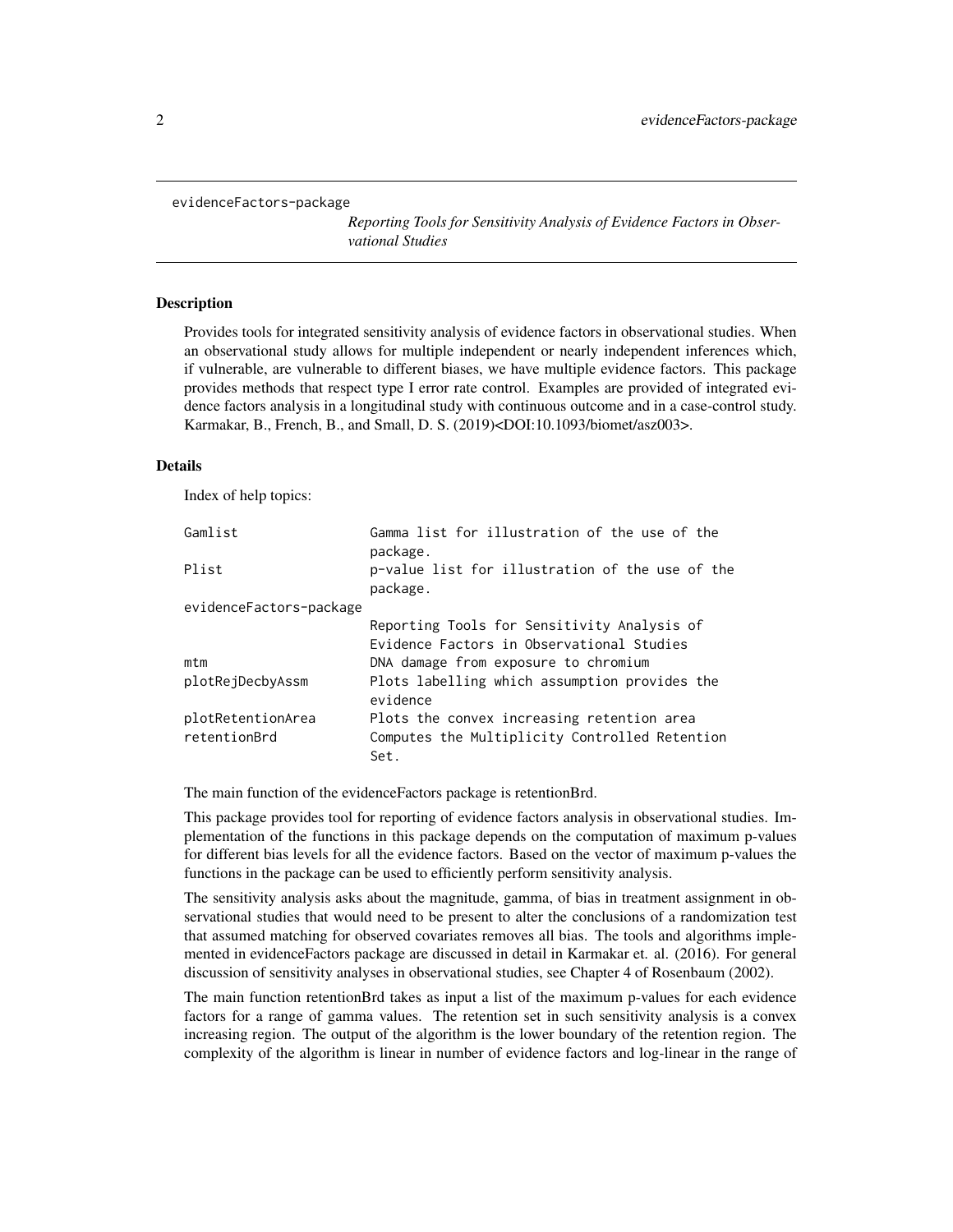gamma. Either fisher's combination method or the truncated product method (Zaykin et al., 2002) can be used as combining method for evidence factors.

The other two functions in the package are plotting functions. For 2 evidence factors plotRetentionArea produces a grey-scale plot of the retention set, i.e. the set of sensitive bias levels. plotRejDecbyAssm uses a closed testing ideology to produce another grey-scale plot where further shading is used to identify the rejection decisions to one or both of the assumptions. See Karmakar et. al. (2016) for detailed discussion.

Packages sensitivitymv, sensitivitymw and sensitivity2x2xk are various CRAN packages that can be used to compute Plist from dat and Gamlist. See example codes below.

#### Author(s)

Bikram Karmakar

Maintainer: Bikram Karmakar <bkarmakar@ufl.edu>

## References

Karmakar, B., Doubeni, C. A. and Small, D. S. (2020) Evidence factors for in case-control study with application to the effect of flexible sigmiodoscopy screening on colorectal cancer, Annals of Applied Statistics, forthcomming.

Karmakar, B., French, B. and Small, D. S. (2019) Integrating the evidence from evidence factors in observational studies, Biometrika 106 353-367.

Rosenbaum, P. R. (2002) Observational Studies (2nd edition). New York: Springer.

Rosenbaum, P. R. (2010) Evidence factors in observational studies. Biometrika, 97, 333-345.

Rosenbaum, P. R. (2011) Some approximate evidence factors in observational studies. Journal of the American Statistical Association, 106, 285-295.

Zaykin, D., Zhivotovsky, L. A., Westfall, P. and Weir, B. (2002) Truncated product method for combining p-values. Genetic Epidemiology, 22, 170-185.

## Examples

```
## mean tail moment data example
library(sensitivitymv)
data(mtm)
Gamseq \leq seq(1, 15, by = 0.2)
Gamlist <- list(Gamseq, Gamseq)
Plist \leftarrow list(c(), c()for(gam in Gamseq){
Plist[[1]] = c(Plist[[1]], senmv(-mtm,gamma=gam,trim=1)$pval)
Plist[[2]] = c(Plist[[2]], semmv(-mtm[, 2:3], gamma=gam, trim=1)$pval)
}
# Fisher's combination method
rbrd <- retentionBrd(Plist, Gamlist)
plotRetentionArea(rbrd, Gamlist)
plotRejDecbyAssm(rbrd, Gamlist, Plist, alpha = 0.05)
```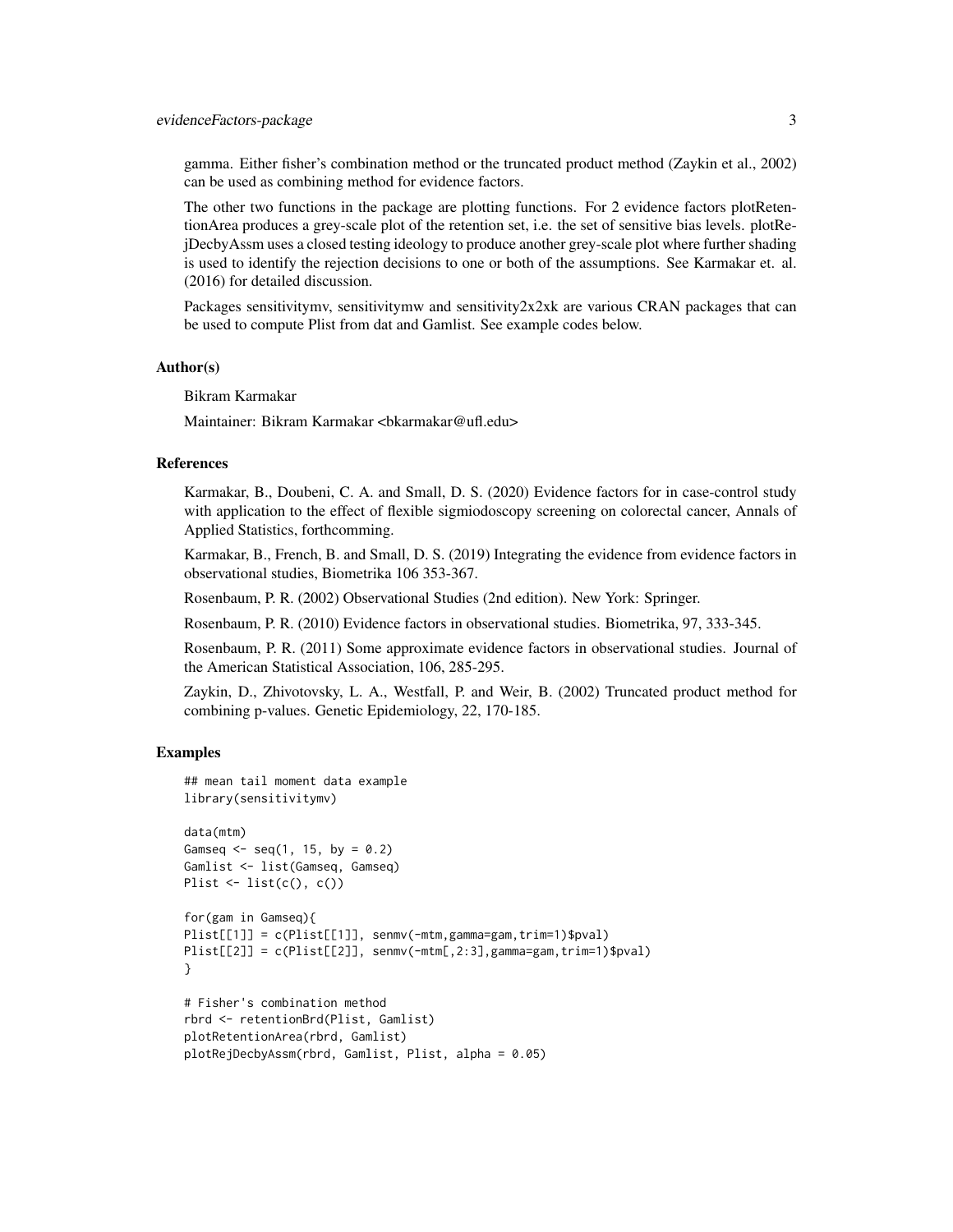```
# truncated product combination
rbrd <- retentionBrd(Plist, Gamlist, method = "Truncated", talpha = .5)
plotRetentionArea(rbrd, Gamlist)
plotRejDecbyAssm(rbrd, Gamlist, Plist, alpha = 0.05)
## Not run:
# Other usages
## Pseudocode for the analysis of the Sigmoidoscopy study in
## Karmakar, Doubeni and Small (2020).
library(haven)
data_reduced = read_dta('matched_cc_analysis.dta')
data_reduced$casetype=NA
data_reduced$casetype[data_reduced$casetype_c== -1]='Controls'
data_reduced$casetype[data_reduced$casetype_c== 0]='Proximal cancer cases'
data_reduced$casetype[data_reduced$casetype_c== 1]='Distal cancer cases'
data_reduced$casetype = as.factor(data_reduced$casetype)
data_reduced$fsg <- NA
data_reduced$fsg[data_reduced$fsg_bk==0]='No'
data_reduced$fsg[data_reduced$fsg_bk==1]='Yes'
data_reduced$fsg = as.factor(data_reduced$fsg)
data_reduced$caseflg <- NA
data_reduced$caseflg[data_reduced$caseflg_bk==0]='No'
data_reduced$caseflg[data_reduced$caseflg_bk==1]='Yes'
## Forming the contingency array.
##
stratas <- unique(data_reduced$strata_id)
nstrata = length(stratas)
tab2x2xk_incases <- array(NA, c(2,2,nstrata))
tab2x2xk <- array(NA, c(2,2,nstrata))
dimnames(tab2x2xk) = list(fsg=c('Yes','No'),
casetype=c('Controls', 'Cases'), stratas=stratas)
dimnames(tab2x2xk_incases) = list(fsg=c('Yes','No'),
casetype=c('Proximal', 'Distal'), stratas=stratas)
for(s in stratas){
data.strata = data_reduced[data_reduced$strata_id==s,
c('fsg', 'casetype')]
temptab = table(data.strata$fsg, data.strata$casetype)
tab2x2xk_incases[,,s] = temptab[c('Yes', 'No'),
c('Proximal cancer cases', 'Distal cancer cases')]
```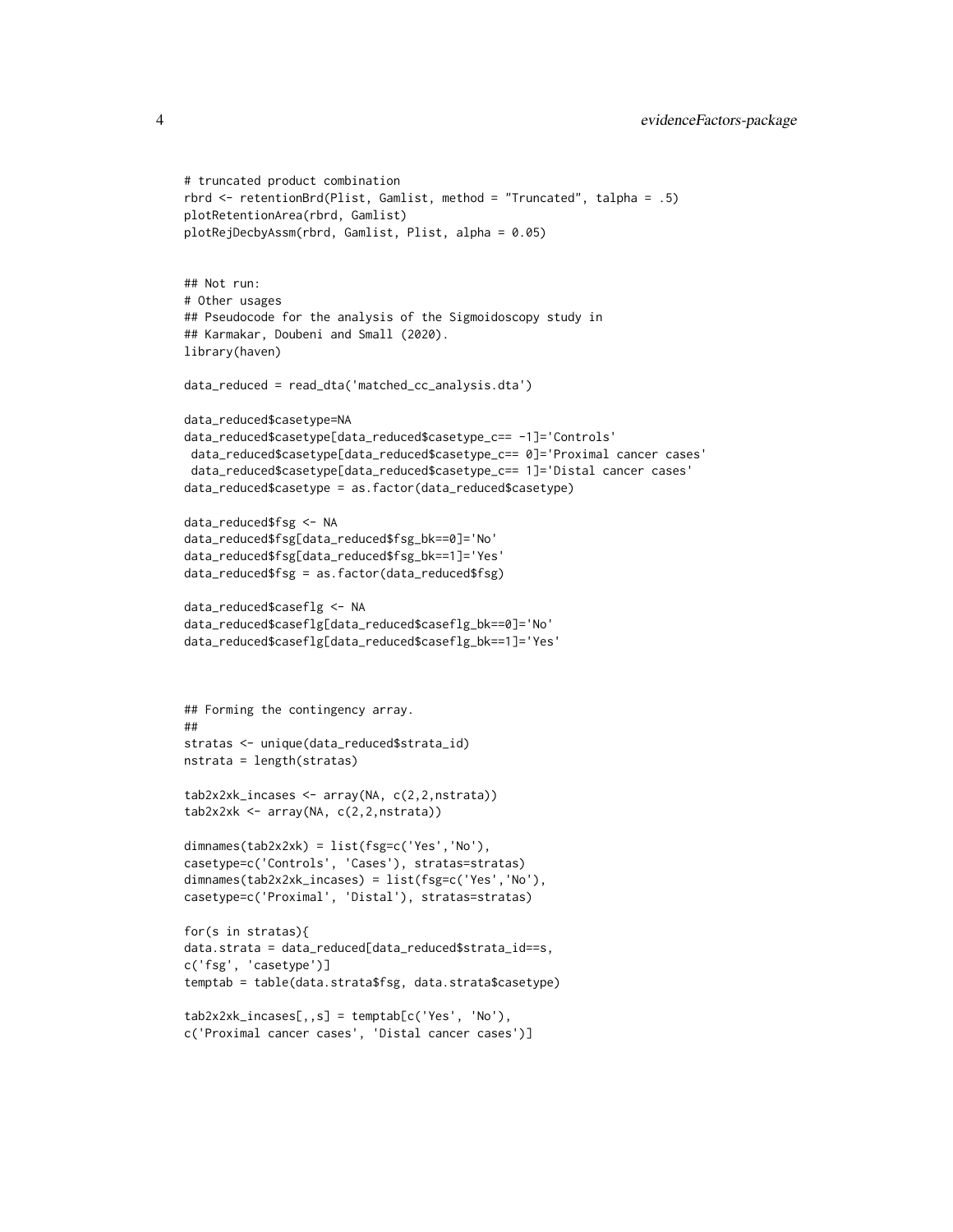## evidenceFactors-package 5

```
tab2x2xk[,'Controls',s] = temptab[c('Yes', 'No'), 'Controls']
tab2x2xk[,'Cases',s] = temptab[c('Yes', 'No'), 'Proximal cancer cases'] +
temptab[c('Yes', 'No'), 'Distal cancer cases']
}
library(sensitivity2x2xk)
## calculating the randomized p-values
mh(tab2x2xk_incases)
mh(tab2x2xk)
## sensitivity analysis
mh(tab2x2xk_incases, Gamma=1.5)
mh(tab2x2xk, Gamma=1.3)
## End(Not run)
## Simulating a case referent study from an infinite cohort.
## Replication code for the simualtion results of Section 5.1 of
## Karmakar, Doubeni and Small (2020).
# Treatment assignment in the favourable situation with
# P(Z = 1) = 1/3
# treatment effect delta
# Fix the sample size for the broad cases
# and the referents nB and nR respectively.
##################Finding quantiles
#### t3 distribution
# library(AdMit)
# mit <- list(p = c(2/3, 1/3),
# mu = matrix(c(0, .5), 2, 1, byrow = TRUE),# Sigma = matrix(c(1, 1), 2),# \t df = 3)#X <- rMit(1000, mit)
# quantile(X, .8)
#### Normal distribution
# library(ks)
# X <- rnorm.mixt(1000, mus = c(0, 0.5), sigmas=c(1, 1), props = c(2/3, 1/3))
# quantile(X, .8)
##################
library(sensitivitymv)
```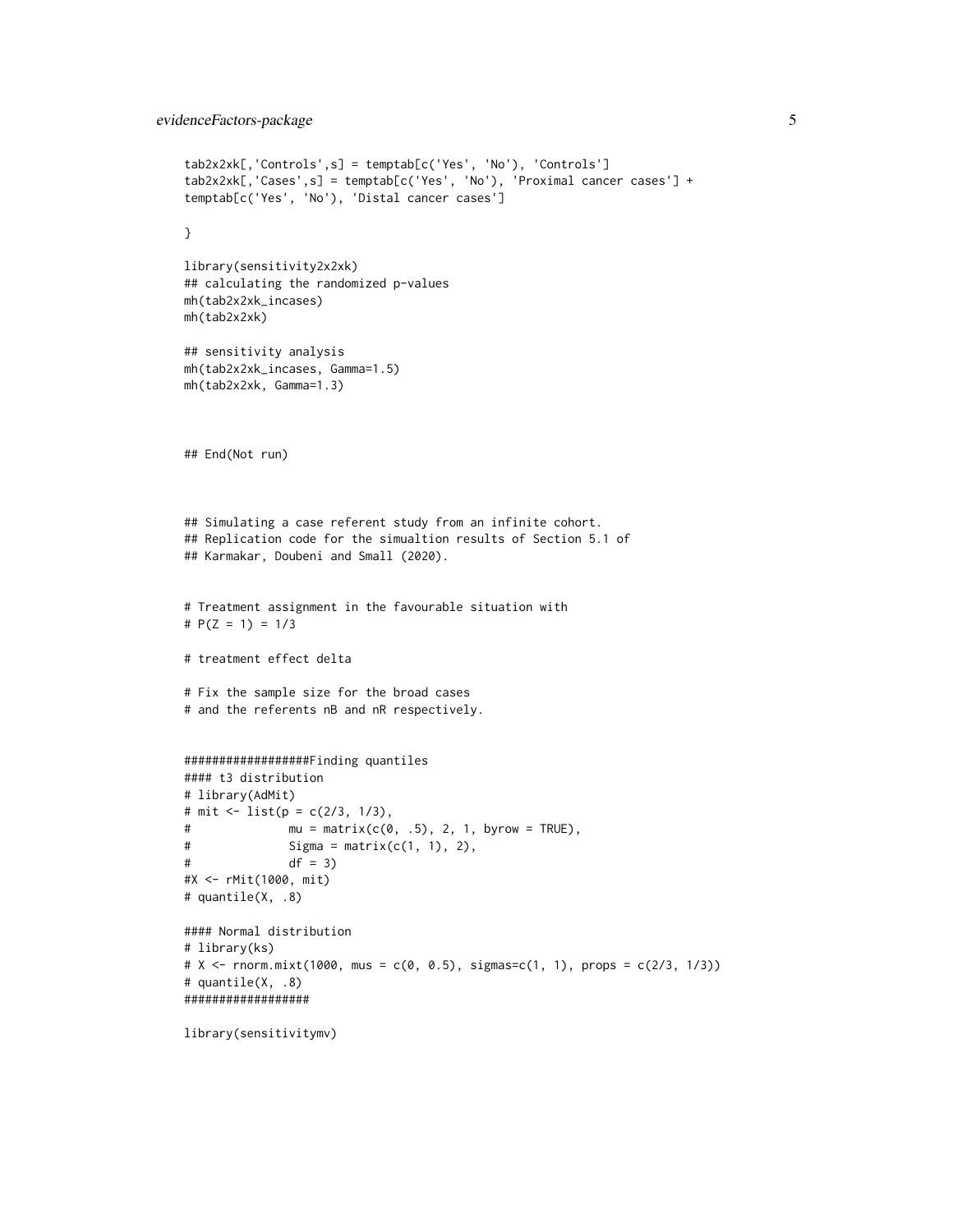```
## Not run:
N = 10000## End(Not run)
effSeq = seq(0, 1, by = .2)gamSeq = seq(1, 4.5, by = .25)pZ = 1/3
rejFreqFisher <- array(0, c(length(effSeq), length(gamSeq), length(gamSeq)) )
rejFreqTP <- array(0, c(length(effSeq), length(gamSeq), length(gamSeq)) )
nB = 2000
nR = 2000
for(Itr in 1:N){
for(betaIdx in 1:length(effSeq)){
beta = effSeq[betaIdx]
ZB = rep(NA, nB)
ZR = rep(NA, nR)
ResB = rep(NA, nB)ResR = rep(NA, nR)
Bdef = 1.17 #1.031
countB = 0countR = 0while(countB < nB | countR < nR){
Ztemp = sample(c(\emptyset,1), 1, prob = c((1-pZ), pZ))# Response Distribution
Rtemp = rnorm(1) + ifelse(Ztemp==1, beta, 0)
#Rtemp = rt(1, 3)/sqrt(3) + ifelse(Ztemp==1, beta, 0)if(Rtemp > Bdef){
if(countB < nB){
countB = countB + 1ZB[countB] = Ztemp
ResB[countB] = Rtemp
}
}
if(Rtemp <= Bdef){
if(countR < nR){
countR = countR + 1ZR[countR] = Ztemp
```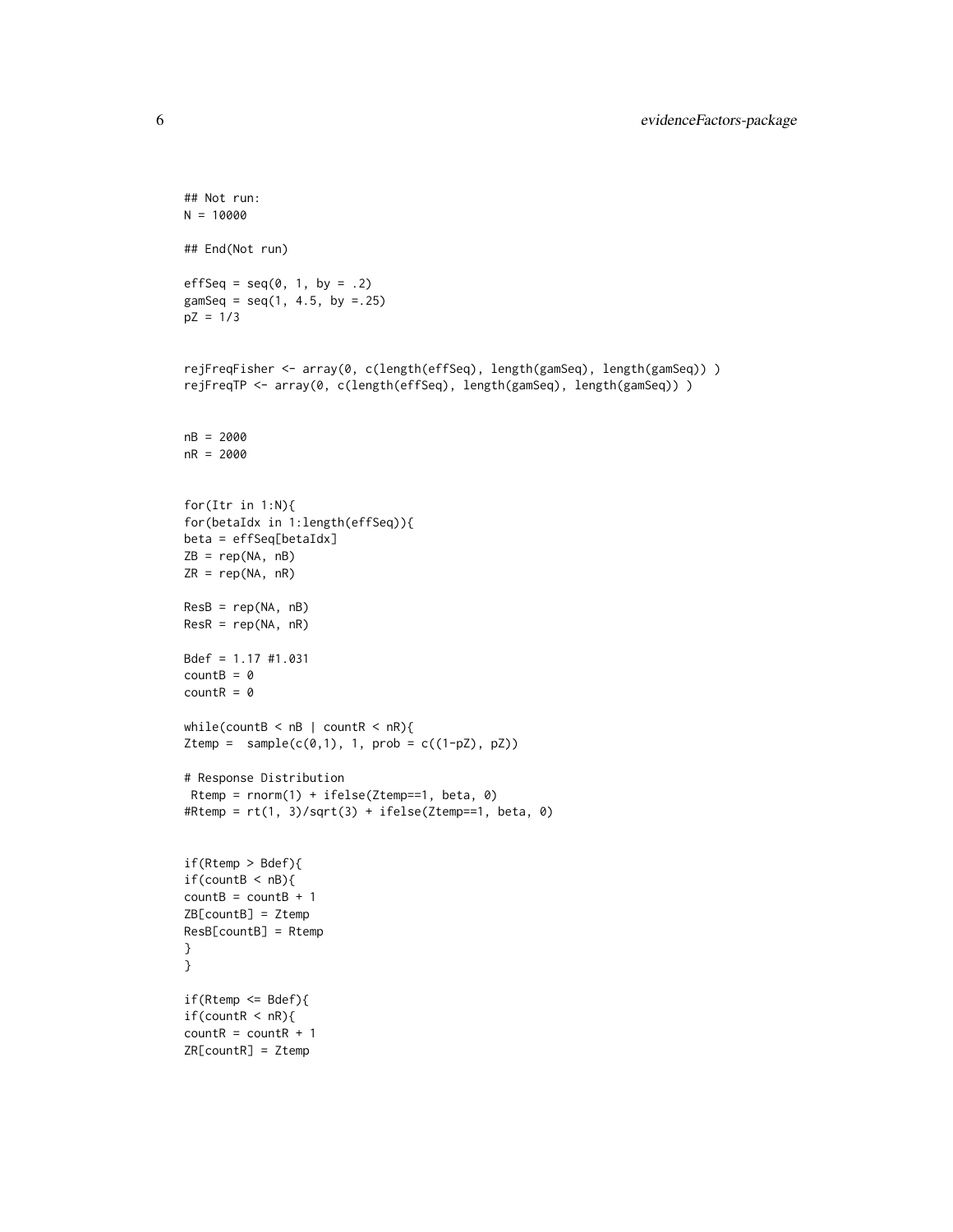```
ResR[countR] = Rtemp
}
}
}
## Simulation done
# Lets first consider the p-value based on the Broad Referent comparison
exposedBR = ZB + ZRBRcase_sizes = 1
# Now the Narrow vs Merginal comparison
# First defining narrow cases
narrow = ResB > median(ResB)
marginal = ResB < median(ResB)
exposedNM = ZB[narrow] + ZB[marginal]
NMcase_sizes = 1
J = 2for(gam1 in 1:length(gamSeq)){
for(gam2 in 1:length(gamSeq)){
Gam1 = gamSeq[gam1]
Gam2 = gamSeq[gam2]
pNM = Gam1*exposedNM/(Gam1*exposedNM + (J - exposedNM))
evidenceNM = pnorm((sum(ZB[narrow]) -
sum(NMcase_sizes*pNM))/sqrt(sum(NMcase_sizes*pNM*(1-pNM))),
lower.tail=FALSE)
pBR = Gam2*exposedBR/(Gam2*exposedBR + (J - exposedBR))
evidenceBR = pnorm((sum(ZB) -
sum(BRcase_sizes*pBR))/sqrt(sum(BRcase_sizes*pBR*(1-pBR))),
lower.tail=FALSE)
Pvec = c(evidenceNM, evidenceBR)
rejFreqFisher[betaIdx,gam1,gam2]=rejFreqFisher[betaIdx,gam1,gam2]+
( pchisq(-2*log(prod(Pvec)), 2*length(Pvec),
lower.tail=FALSE) < 0.05 )
rejFreqTP[betaIdx , gam1, gam2] <- rejFreqTP[betaIdx, gam1, gam2] +
( truncatedP(Pvec) < 0.05)
}
}
}
cat(Itr, "")#if(!(Itr %% 50)) cat("\n")
}
```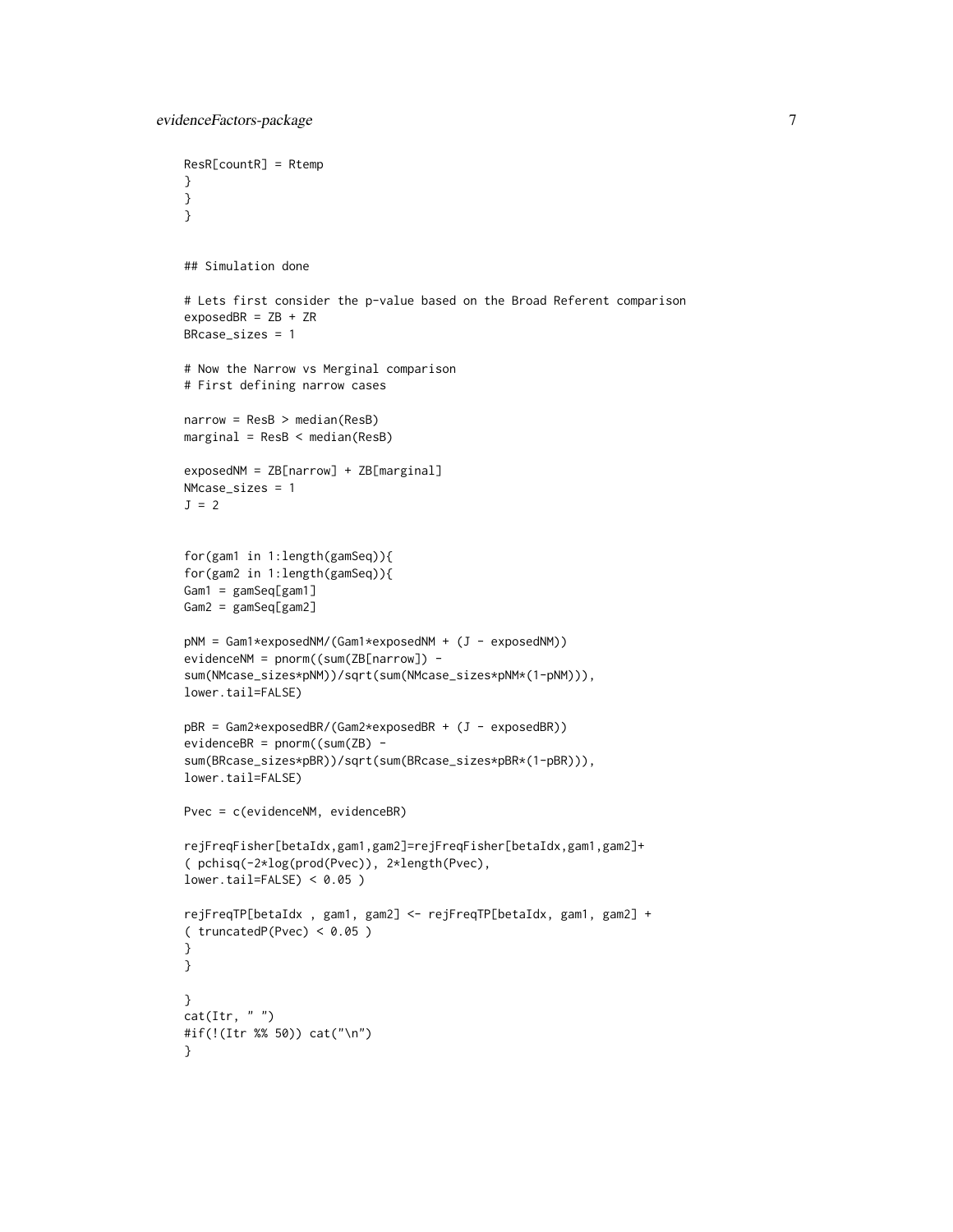<span id="page-7-0"></span>Gamlist *Gamma list for illustration of the use of the package.*

## Description

List of numeric vectors of increasing values. List consists of two numeric vectors. The length of each of these vectors are same as the corresponding vectors in Plist. For the use of Plist and Gamlist see the documentation of the function retentionBrd.

#### Usage

data("Gamlist")

## See Also

[Plist](#page-8-1)

mtm *DNA damage from exposure to chromium*

## Description

The data are from a study by Meibian et al. (2008) concerning possible damage to human DNA from occupational exposure to chromium. There were three matched groups, the control group (cmtm), a low exposure group (e2mtm) and a high exposure group (e1mtm). The exposed individuals all worked at a tannery where chromium was used in the tanning of leather. The highly exposed group (e1) worked at tanning leather. The low exposure group (e2) worked at the same tannery but did not tan leather. The reported values are the mean tail moment (mtm) of the comet assay, a measure of damage to DNA. High values of mtm indicate greater damage.

## Usage

data(mtm)

## Format

Each row of mtm is a matched set. The columns refer to the treatment groups mentioned in the description.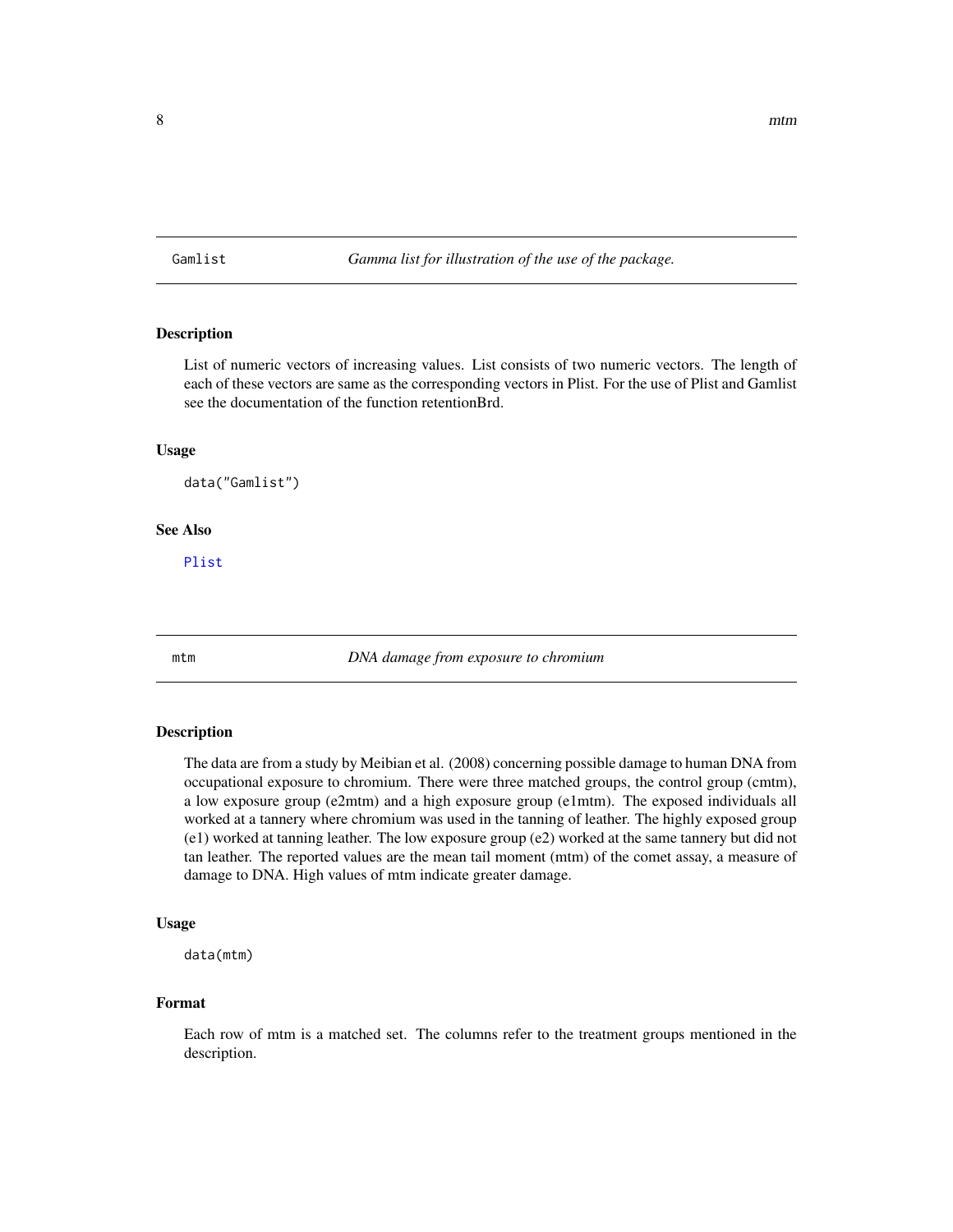#### <span id="page-8-0"></span>Plist 9

## Details

These data were used as an example of approximate evidence factors in Rosenbaum (2011). Under the null hypothesis H0 of no treatment effect, there are two approximately independent tests of H0 subject to different biases of nonrandom selection, specifically the comparison of 30 controls and 60 matched tannery workers, and the comparison of 30 low and 30 high exposure tannery workers. The two comparisons may be subjected to sensitivity analyses, say using senmv. The output of senmv for various values of gamma for the two comparisons are used as input in the retentionBrd function. See the documentation for retentionBrd for the example.

#### Source

Meibian et al. (2008). Used as an example in Rosenbaum (2011).

## References

Meibian, Z., Zhijian, C., Qing, C. et al. (2008) Investigating DNA damage in tannery workers occupationally exposed to tivalent chromium using the comet assay. Mutation Research 654, 45- 51.

Rosenbaum, P. R. (2011) Some approximate evidence factors in observational studies. Journal of the American Statistical Association, 2011, 106, 285-295.

## Examples

data(mtm)

<span id="page-8-1"></span>

Plist *p-value list for illustration of the use of the package.*

## Description

List of numeric vectors of increasing values each between 0 and 1.

#### Usage

data("Plist")

## Details

Each numeric vector is the maximum p-values for the associated gamma values. The source data where these p-values are calculated are not reported in this package. For the use of Plist and Gamlist see the documentation of the function retentionBrd.

## See Also

[Plist](#page-8-1)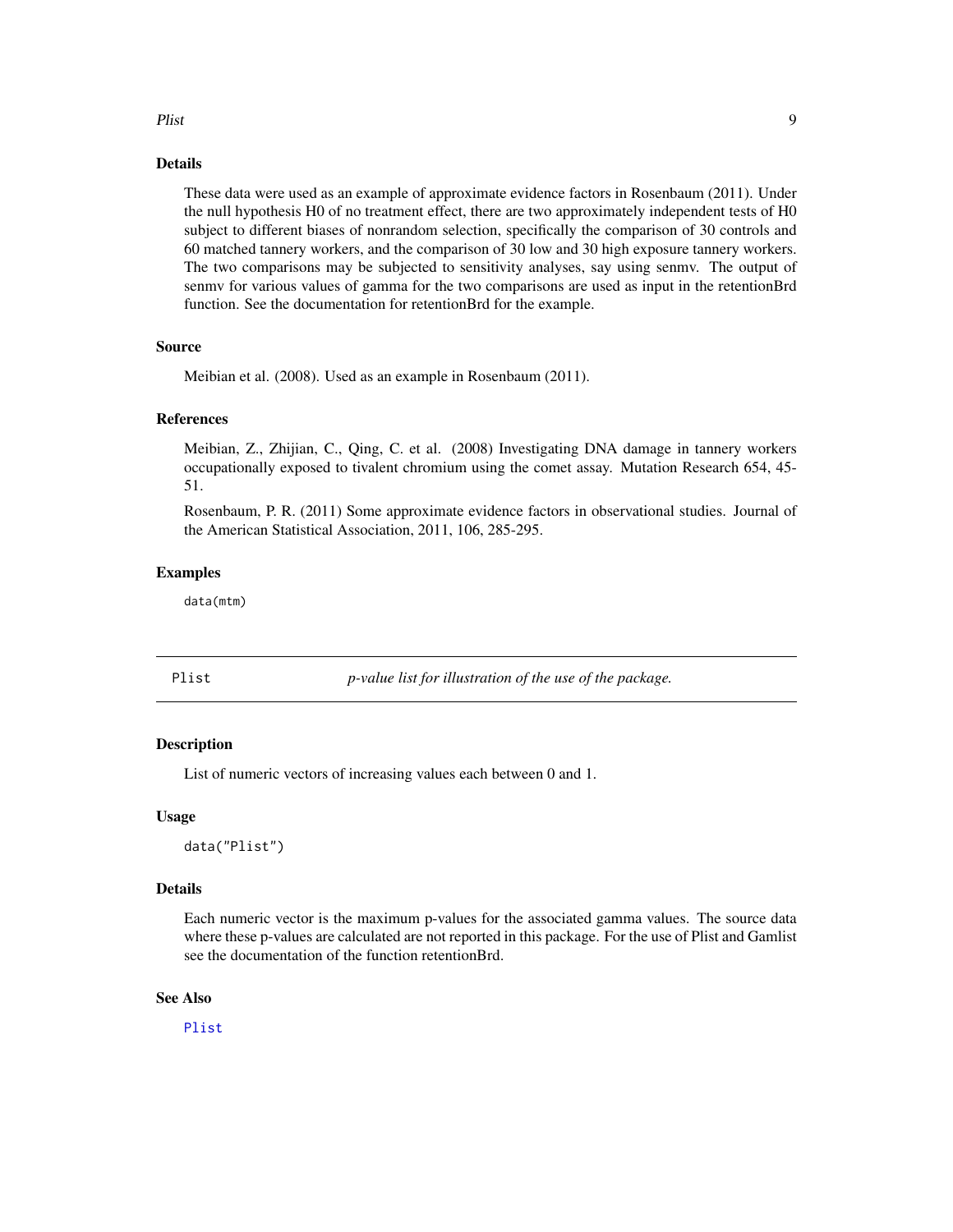<span id="page-9-1"></span><span id="page-9-0"></span>

### Description

For two evidence factors this function plots the assumptions for which the hypothesis is rejected in a sensitivity analysis.

## Usage

```
plotRejDecbyAssm(retentionBrd, Gamlist, Plist, alpha = 0.05, ...)
```
## Arguments

| retentionBrd | Output of retentionBrd function for two evidence factors.                                                                                           |
|--------------|-----------------------------------------------------------------------------------------------------------------------------------------------------|
| Gamlist      | List of two numeric vectors of gamma values for two evidence factors.                                                                               |
| Plist        | A list of two numeric vectors. Each vector are the maximum p-values for evi-<br>dence factors for sensitivity analysis for increasing gamma values. |
| alpha        | Size of overall type-1 error in analysis. Should be same as in retention Brd func-<br>tion.                                                         |
| $\ddots$ .   | Further arguments to be passed to method image and legend used for plotting.                                                                        |

## Details

The aim of this function is to assign the rejection decision to one or either of the assumptions for each couple of bias levels.

plotRejDecbyAssm uses a closed testing ideology to produce another grey-scale plot where further shading is used to identify the rejection decisions to one or both of the assumptions. See Karmakar et. al. (2016) for detailed discussion.

## Value

A grey-scale plot similar to the output of plotRetentionArea.

## Author(s)

Bikram Karmakar

## References

Karmakar, B., French, B., Sadakane, A. and Small, D. S. (2016) Integrating the evidence from evidence factors in observational studies.

## See Also

[plotRetentionArea](#page-10-1)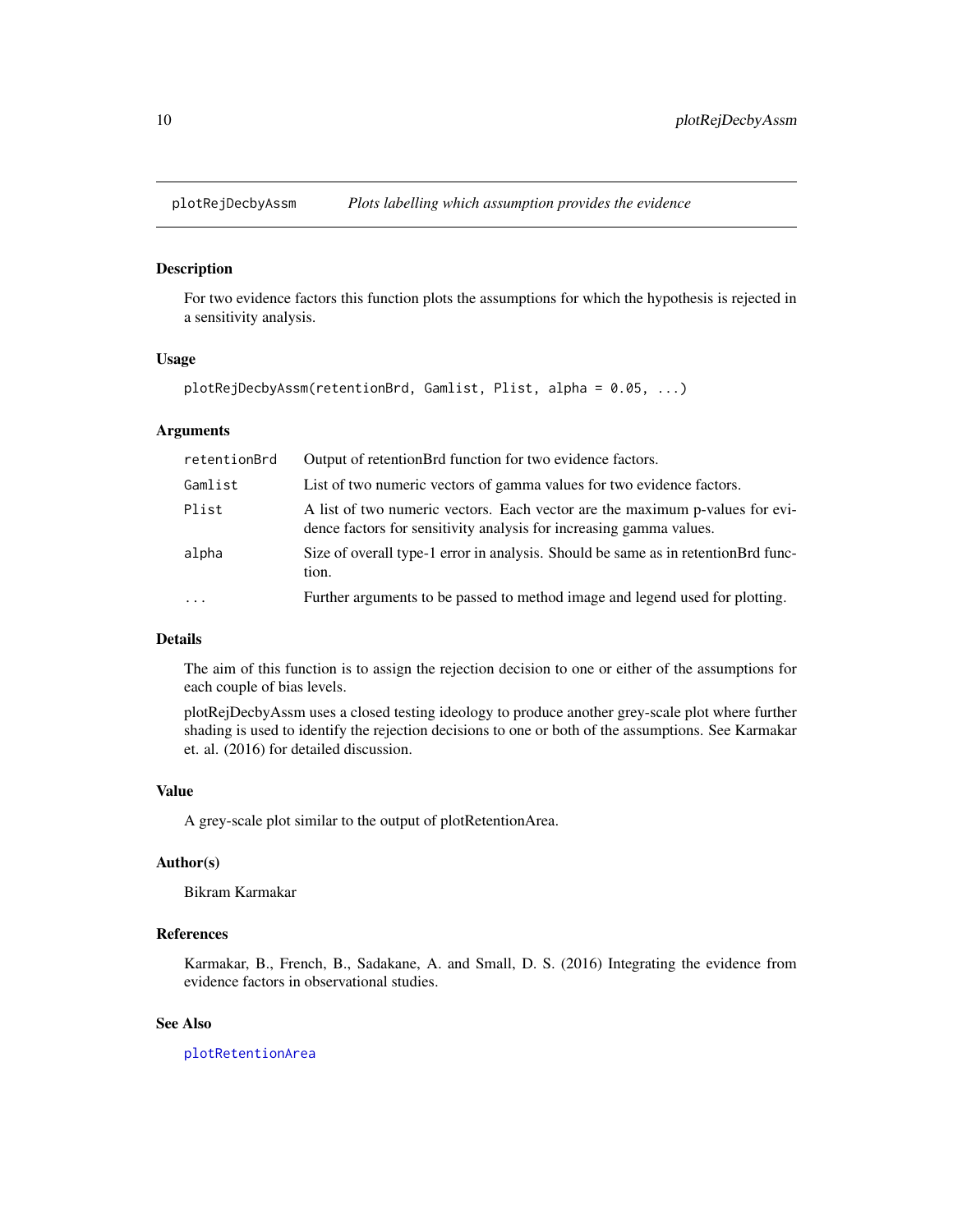## <span id="page-10-0"></span>plotRetentionArea 11

## Examples

```
data(Plist)
data(Gamlist)
rbrd = retentionBrd(Plist, Gamlist)
plotRejDecbyAssm(rbrd, Gamlist, Plist)
rbrd = retentionBrd(Plist, Gamlist, method = "Truncated")
plotRejDecbyAssm(rbrd, Gamlist, Plist)
## mean tail moment data example
library(sensitivitymv)
data(mtm)
Gamseq \leq seq(1, 15, by = 0.2)
Gamlist <- list(Gamseq, Gamseq)
Plist \leftarrow list(c(), c())for(gam in Gamseq){
Plist[[1]] = c(Plist[[1]], senmv(-mtm,gamma=gam,trim=1)$pval)
Plist[[2]] = c(Plist[[2]], senmv(-mtm[,2:3],gamma=gam,trim=1)$pval)
}
# Fisher's combination method
rbrd <- retentionBrd(Plist, Gamlist)
plotRejDecbyAssm(rbrd, Gamlist, Plist)
# truncated product combination
rbrd \le- retentionBrd(Plist, Gamlist, method = "Truncated", talpha = .5)
plotRejDecbyAssm(rbrd, Gamlist, Plist)
```
<span id="page-10-1"></span>plotRetentionArea *Plots the convex increasing retention area*

## Description

For two evidence factors this function produces a grey-scale plot of the retention set, i.e. the set of sensitive bias levels.

## Usage

```
plotRetentionArea(retentionBrd, Gamlist, ...)
```
## Arguments

| retentionBrd            | Output of retentionBrd function for two evidence factors.                    |
|-------------------------|------------------------------------------------------------------------------|
| Gamlist                 | List of two vectors of gamma values for two evidence factors.                |
| $\cdot$ $\cdot$ $\cdot$ | Further arguments to be passed to method image and legend used for plotting. |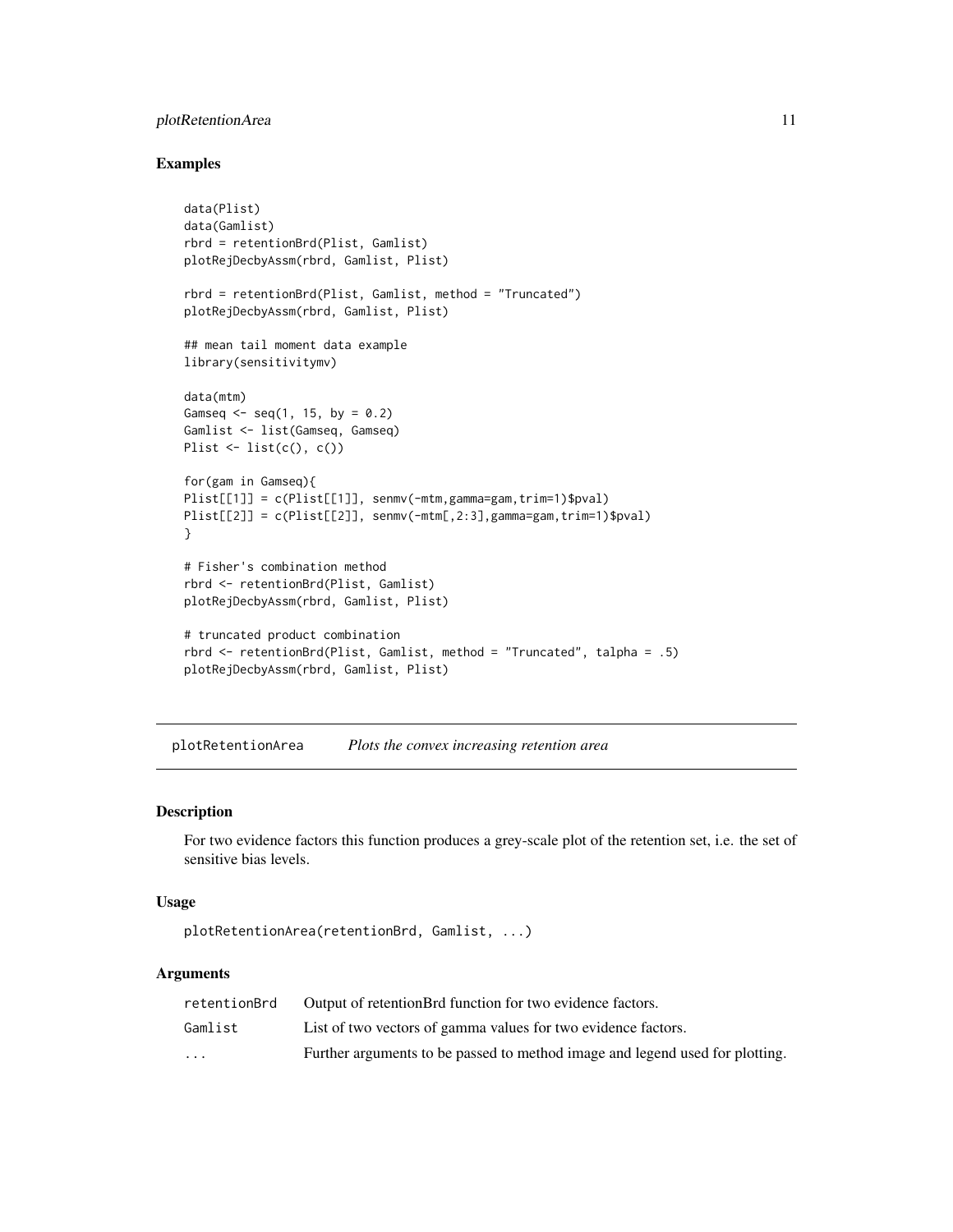## <span id="page-11-0"></span>Details

For 2 evidence factors plotRetentionArea produces a grey-scale plot of the retention set, i.e. the set of sensitive bias levels.

## Value

The output of the function is plot.

## Author(s)

Bikram Karmakar

## References

Karmakar, B., French, B., Sadakane, A. and Small, D. S. (2016) Integrating the evidence from evidence factors in observational studies.

## See Also

#### [plotRejDecbyAssm](#page-9-1).

## Examples

```
data(Plist)
data(Gamlist)
rbrd = retentionBrd(Plist, Gamlist)
plotRetentionArea(rbrd, Gamlist)
rbrd = retentionBrd(Plist, Gamlist, method = "Truncated")
plotRetentionArea(rbrd, Gamlist)
## mean tail moment data example
library(sensitivitymv)
data(mtm)
Gamseq \le seq(1, 15, by = 0.2)
Gamlist <- list(Gamseq, Gamseq)
Plist \leftarrow list(c(), c())for(gam in Gamseq){
Plist[[1]] = c(Plist[[1]], senmv(-mtm,gamma=gam,trim=1)$pval)
Plist[[2]] = c(Plist[[2]], senmv(-mtm[,2:3],gamma=gam,trim=1)$pval)
}
# Fisher's combination method
rbrd <- retentionBrd(Plist, Gamlist)
plotRetentionArea(rbrd, Gamlist)
# truncated product combination
rbrd <- retentionBrd(Plist, Gamlist, method = "Truncated", talpha = .5)
plotRetentionArea(rbrd, Gamlist)
```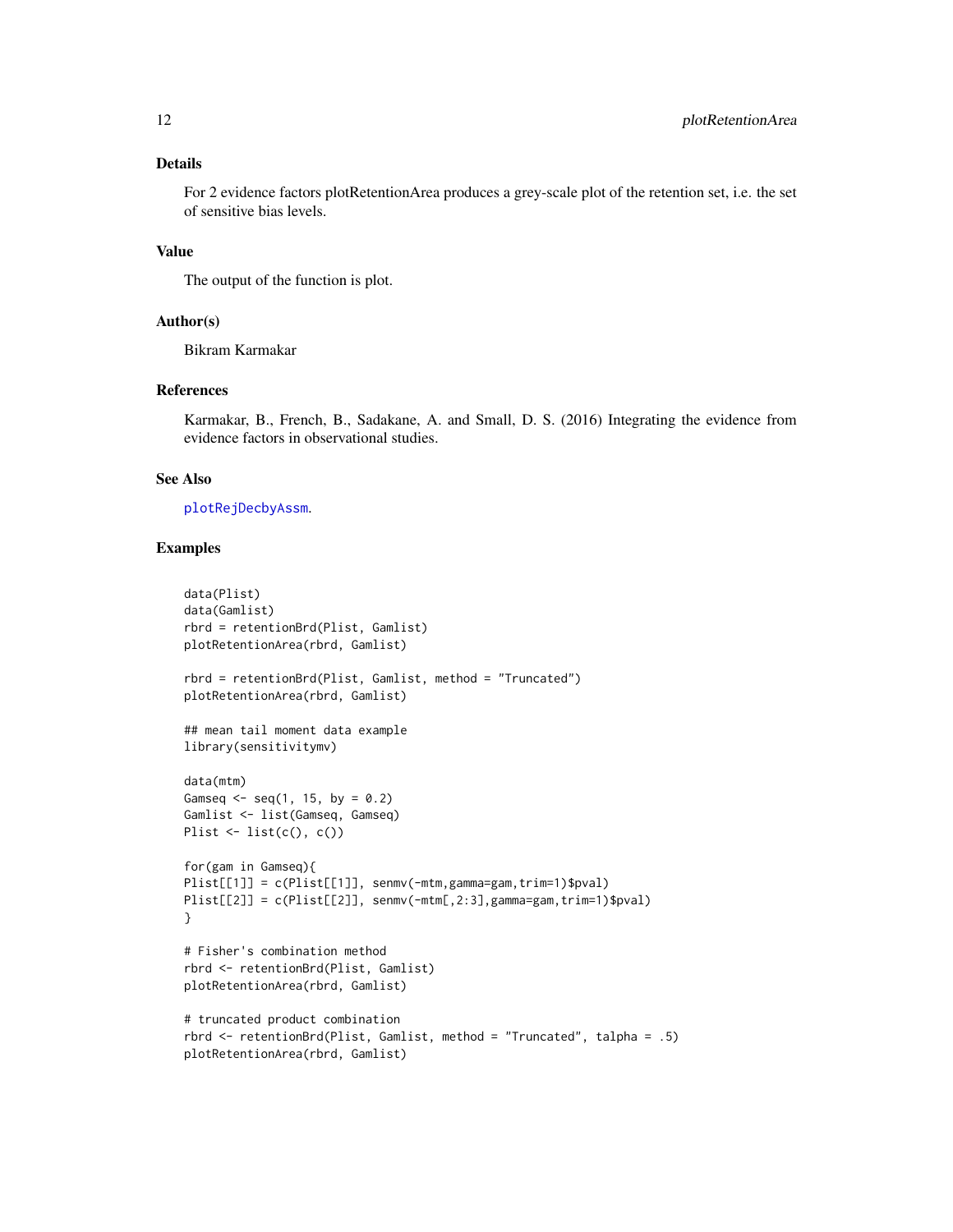<span id="page-12-0"></span>

### Description

Computes the lower boundary of convex retention set of sensitivity analysis for evidence factors.

## Usage

retentionBrd(Plist, Gamlist, alpha =  $0.05$ , method =  $c("Fisher", "TruncatedP").$  $talpha = .2)$ 

## Arguments

| Plist   | A list of numeric vectors. Each vector are maximum p-values for evidence fac-<br>tors for sensitivity analysis for increasing gamma values.            |
|---------|--------------------------------------------------------------------------------------------------------------------------------------------------------|
| Gamlist | A list of numeric vectors, gamma values associated with evidence factors.                                                                              |
| alpha   | Size of overall type-1 error in analysis.                                                                                                              |
| method  | Combination method of evidence factors. Default choice is Fisher's combina-<br>tion. Another option is "Truncated P" for the truncated product method. |
| talpha  | Level of truncation for truncated product ("TruncatedP") combination method.<br>Default is 0.20.                                                       |

#### Details

Vectors in Plist and Gamlist are necessarily increasing.

The reporting of the sensitivity analysis also controlled for overall type-1 error. The retention set in a sensitivity analysis of evidence factors is a convex increasing region. The output of the algorithm is the lower boundary of the retention region. The complexity of the algorithm is linear in number of evidence factors and log-linear in the range of gamma. The pseudo-code for this function with discussion of the complexity of the algorithm is available in Karmakar et. al. (2016).

Two methods of combing methods can be used, "Fisher" and "TruncatedP". For details on the two methods see Karmakar et. al. (2016). The truncated method of combing p-values was first introduced by Zaykin et al. (2002). In practice the truncated product method is recommended even though neither one uniformly dominates the other in terms of power.

Packages sensitivitymv, sensitivitymw and sensitivity2x2xk are various CRAN packages that can be used to compute Plist from dat and Gamlist. See example codes below.

#### Value

A matrix with number of columns same as the number of evidence factors. This matrix identifies the border of the retention region.

## Author(s)

Bikram Karmakar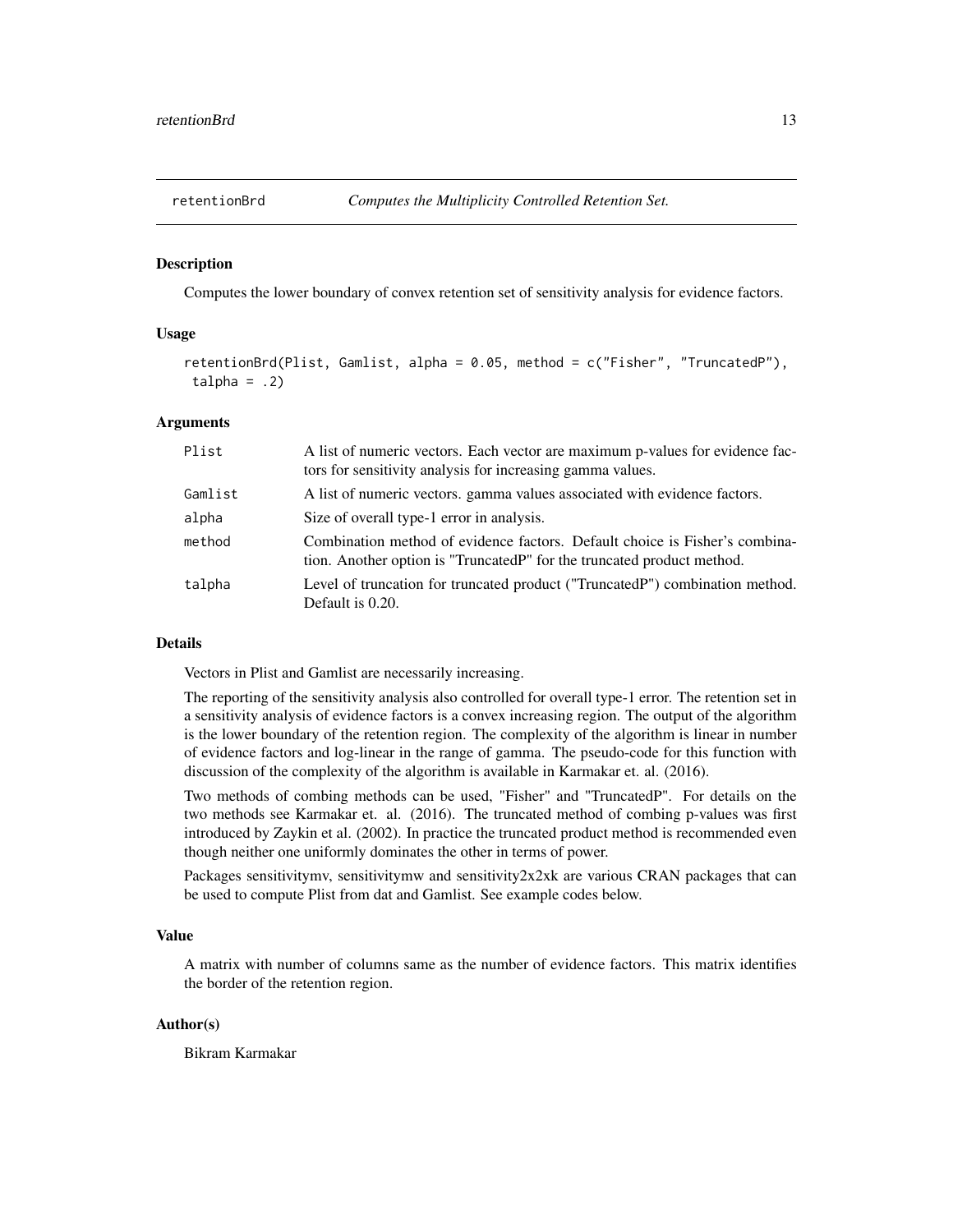## References

Karmakar, B., French, B., Sadakane, A. and Small, D. S. (2016) Integrating the evidence from evidence factors in observational studies.

Rosenbaum, P. R. (2002) Observational Studies (2nd edition). New York: Springer.

Rosenbaum, P. R. (2010) Evidence factors in observational studies. Biometrika, 97, 333-345.

Rosenbaum, P. R. (2011) Some approximate evidence factors in observational studies. Journal of the American Statistical Association, 106, 285-295.

Zaykin, D., Zhivotovsky, L. A., Westfall, P. and Weir, B. (2002) Truncated product method for combining p-values. Genetic Epidemiology, 22, 170-1

## Examples

```
data(Plist)
data(Gamlist)
retentionBrd(Plist, Gamlist)
retentionBrd(Plist, Gamlist, method = "Truncated")
## mean tail moment data example
library(sensitivitymv)
data(mtm)
Gamseq \leq seq(1, 15, by = 0.2)
Gamlist <- list(Gamseq, Gamseq)
Plist \leftarrow list(c(), c()for(gam in Gamseq){
Plist[[1]] = c(Plist[[1]], senmv(-mtm,gamma=gam,trim=1)$pval)
Plist[[2]] = c(Plist[[2]], senmv(-mtm[,2:3],gamma=gam,trim=1)$pval)
}
# Fisher's combination method
rbrd <- retentionBrd(Plist, Gamlist)
# truncated product combination
```
rbrd <- retentionBrd(Plist, Gamlist, method = "Truncated", talpha = .5)